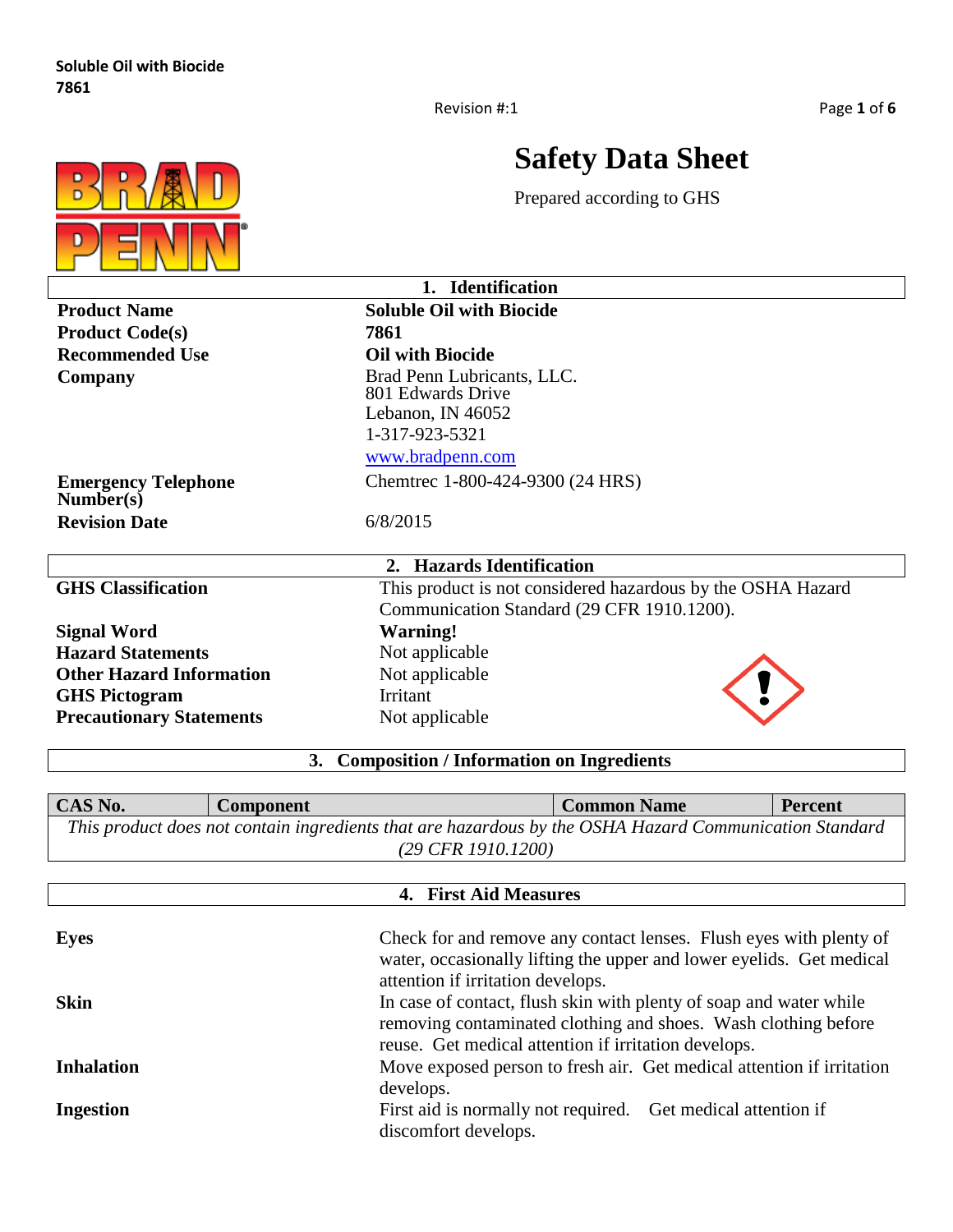Revision #:1 Page 2 of 6

#### **4. First Aid Measures**

Note to Physicians No specific treatment. Treat symptomatically. Contact poison treatment specialist if large quantities have been ingested or inhaled.

#### **5. Fire Fighting Measures**

## **Suitable Extinguishing Media**

Use dry chemical,  $CO<sub>2</sub>$ , water spray (FOG) or foam

#### **Unsuitable Extinguishing Media**

Avoid solid water stream as it may scatter and spread fire.

### **Specific Hazards Arising from Chemical**

Elevated temperatures can lead to the formation of irritating vapors. Decomposing products may include the following materials: Carbon dioxide and Carbon monoxide.

#### **Protective Equipment and Precautions for Firefighters**

Fire-fighters should wear appropriate protective equipment and self-contained breathing apparatus (SCBA) with a full face-piece operated in positive pressure mode.

#### **6. Accidental Release Measures**

#### **Personal Precautions**

Put on appropriate personal protective equipment.

## **Environmental Precautions**

Prevent product from entering drains. Prevent entry into waterways, sewers, basements or confined areas.

#### **Methods for Containment**

Stop leak if without risk.

### **Methods for Cleanup**

Cover liquid spill with sand, earth or other noncombustible absorbent material. Cover powder spill with plastic sheet or tarp to minimize spreading. Pick up and transfer to properly labeled container

#### **7. Handling and Storage**

### **Handling Procedures**

Eating, drinking, and smoking should be prohibited in areas where this material is handled, stored and processed. Workers should wash hands and face before eating, drinking and smoking. Remove contaminated clothing and protective equipment before entering eating areas. Do not get in eyes or on skin or clothing. Do not ingest. Avoid breathing vapor or mist.

### **Shipping and Storing Procedures**

Keep container tightly closed in a dry place. Keep away from heat. Protect from light. Keep in properly labeled containers. Keep out of the reach of children.

## **Incompatibilities:**

Oxidizing Agents

|                                   | 8. Exposure Controls / Personal Protection                                                                                                  |
|-----------------------------------|---------------------------------------------------------------------------------------------------------------------------------------------|
| <b>Component Exposure Limits*</b> |                                                                                                                                             |
| <b>ACGIH TLV</b>                  | Short-term value $-10mg/m^3$                                                                                                                |
|                                   | Long-term value $-5 \text{ mg/m}^3$                                                                                                         |
| <b>OSHA PEL</b>                   | Long-term value $-5 \text{ mg/m}^3$                                                                                                         |
|                                   |                                                                                                                                             |
| <b>Engineering Controls</b>       | Material should be handled in enclosed vessels and equipment only if<br>aerosolized and/or misted. Use only in adequate ventilation if this |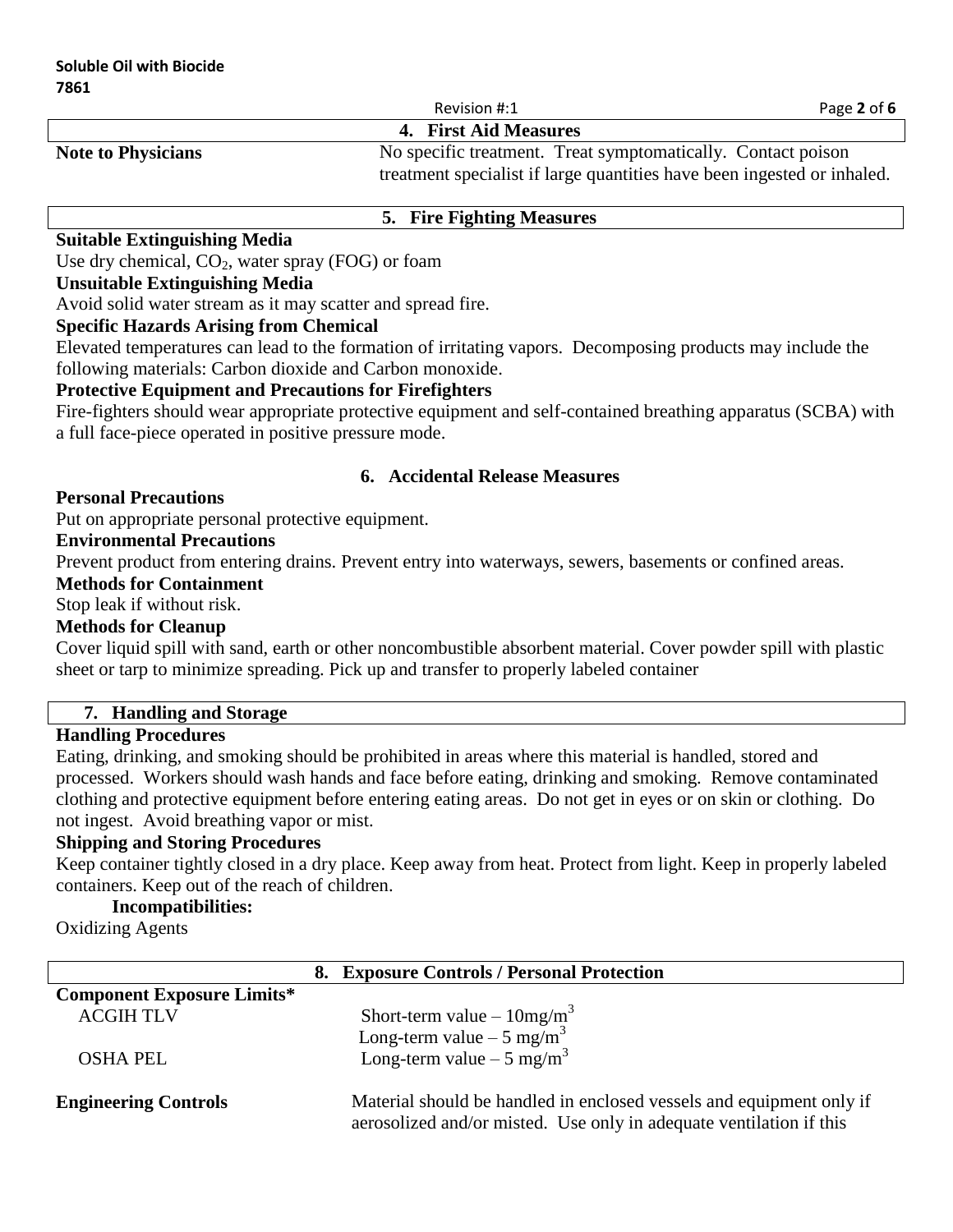|                               | Revision #:1                                                                                                                                  | Page 3 of 6 |
|-------------------------------|-----------------------------------------------------------------------------------------------------------------------------------------------|-------------|
|                               | 8. Exposure Controls / Personal Protection                                                                                                    |             |
|                               | occurs. Use process enclosures, local exhaust ventilation or other                                                                            |             |
|                               | engineering controls to keep worker exposure to airborne contaminants                                                                         |             |
|                               | below any recommended or statutory limits.                                                                                                    |             |
| <b>Eye/Face Protection</b>    | Safety glasses                                                                                                                                |             |
| <b>Skin Protection</b>        | Normal work gloves are appropriate                                                                                                            |             |
| <b>Respiratory Protection</b> | No special requirements under ordinary conditions of use and with<br>adequate ventilation.                                                    |             |
| <b>General Hygiene</b>        | Wash hands, forearms and face thoroughly after handling chemical<br>products, before eating, smoking and using the lavatory and at the end of |             |
|                               | the working period. Appropriate techniques should be used to remove<br>potentially contaminated clothing.                                     |             |

#### **9. Physical and Chemical Properties**

*Note: Physical and chemical properties are provided for safety, health and environmental considerations only and may not fully represent product specifications. Please see the Product Specification Sheet for further information.*

| <b>Appearance</b>                 | <b>Yellow to Amber</b> | <b>Flammability</b>                           | Not available  |
|-----------------------------------|------------------------|-----------------------------------------------|----------------|
| <b>Physical State</b>             | Liquid                 | <b>Upper/Lower</b>                            | Not available  |
|                                   |                        | <b>Flammability Limits</b>                    |                |
| Odor                              | Mild                   | Vapor Pressure (kPa at                        | $\overline{0}$ |
|                                   |                        | $20^{\circ}$ C)                               |                |
| <b>Odor Threshold</b>             | Not available          | <b>Vapor Density</b>                          | Not available  |
| pH                                | Not available          | <b>Relative Density (lbs/gal)</b>             | Not available  |
| <b>Melting/Freezing Point</b>     | Not available          | <b>Water Soluble</b>                          | N <sub>0</sub> |
| $({}^{\circ}{\rm F})$             |                        |                                               |                |
| <b>Initial Boiling Point (°F)</b> | Not available          | <b>Partition Coefficient: n-</b>              | Not available  |
|                                   |                        | octanol/water                                 |                |
| <b>Boiling Range (°F)</b>         | Not available          | <b>Auto-ignition</b>                          | Not available  |
|                                   |                        | Temperature (°F)                              |                |
| <b>Flash Point (°F)</b>           | 309                    | <b>Decomposition</b>                          | Not available  |
|                                   |                        | Temperature (°F)                              |                |
| <b>Evaporation Rate</b>           | Not available          | Viscosity (40 $\degree$ C mm <sup>2</sup> /s) | 40             |
|                                   |                        |                                               |                |

## **10. Chemical Stability & Reactivity Information**

| <b>Reactivity</b>              | Polymerization will not occur                                        |
|--------------------------------|----------------------------------------------------------------------|
| <b>Chemical Stability</b>      | Stable under normal conditions                                       |
| <b>Hazardous Reactions</b>     | None, under normal processing.                                       |
| <b>Conditions to Avoid</b>     | High temperatures                                                    |
| Incompatibility                | Strong acids and oxidizing materials                                 |
| <b>Hazardous Decomposition</b> | Smoke, carbon monoxide, carbon dioxide, aldehydes and other products |
| <b>Products</b>                | of incomplete combustion.                                            |
|                                |                                                                      |

## **11. Toxicological Information**

**Acute Exposure**

Not expected to pose respiratory irritation. An inhalation hazard may only arise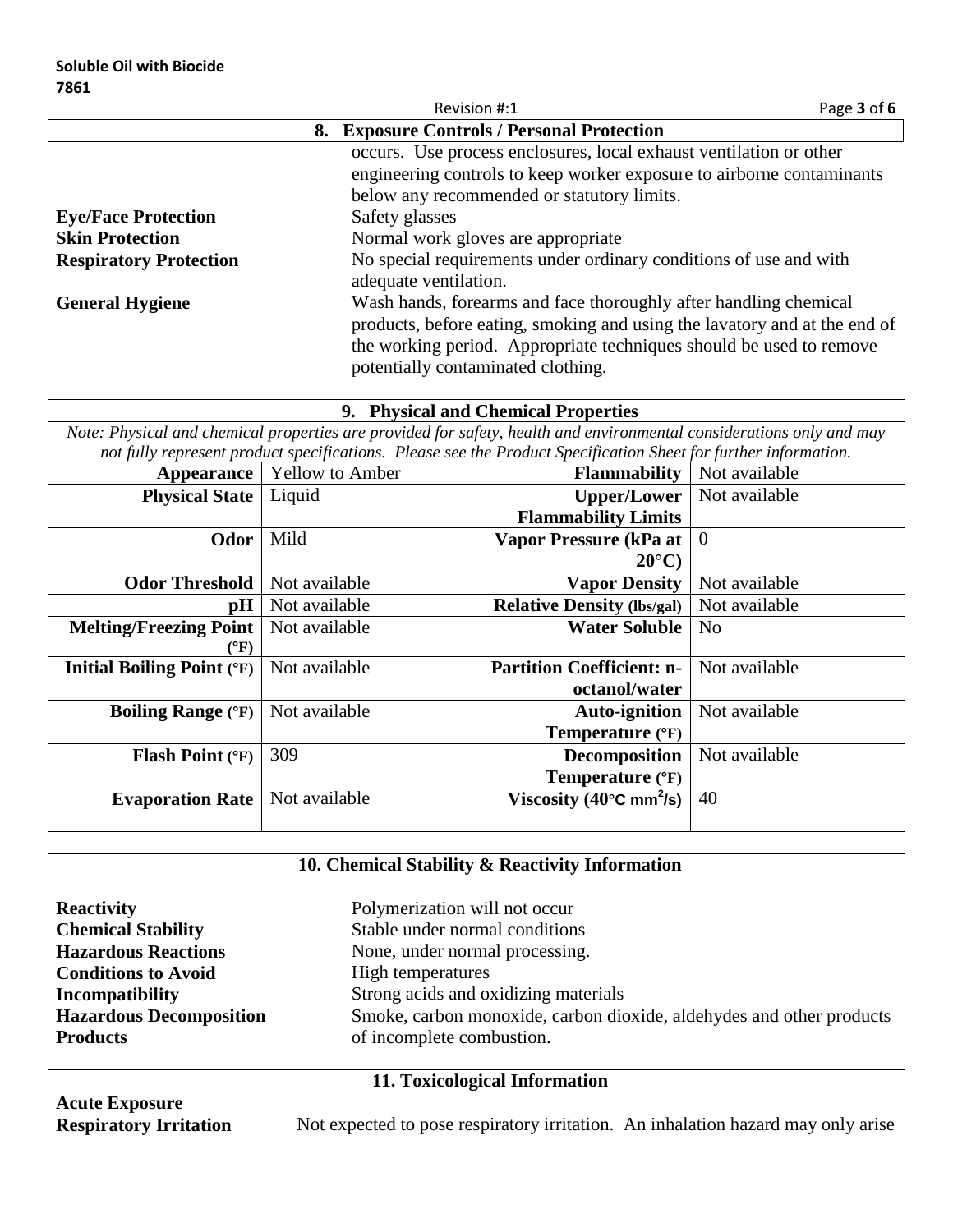| Revision #:1<br>Page 4 of 6  |                                                                                                                                 |  |  |  |
|------------------------------|---------------------------------------------------------------------------------------------------------------------------------|--|--|--|
|                              | 11. Toxicological Information                                                                                                   |  |  |  |
|                              | if product is aerosolized or if heated up. If material is misted or if vapors are                                               |  |  |  |
|                              | generated from heating, exposure may cause irritation of mucous membranes                                                       |  |  |  |
|                              | and upper respiratory tract. Based on data from similar materials.                                                              |  |  |  |
| <b>Eye Irritation</b>        | Not expected to cause irritation under normal use.                                                                              |  |  |  |
| <b>Skin Irritation</b>       | Not expected to cause irritation under normal use.                                                                              |  |  |  |
| <b>Sensitization</b>         | Not expected to cause skin or respiratory sensitization.                                                                        |  |  |  |
| <b>Aspiration Hazards</b>    | Not expected to pose an aspiration hazard if swallowed.                                                                         |  |  |  |
| <b>Chronic Exposure</b>      |                                                                                                                                 |  |  |  |
| <b>Target Organ Effects</b>  | No data available to indicate product or components at greater than 1% are<br>chronic health hazards.                           |  |  |  |
| Carcinogenicity              | No data available to indicate product or any components present at greater than<br>.1% are carcinogenic.                        |  |  |  |
| <b>Mutagenicity</b>          | No data available to indicate product or any components present at greater than<br>.1% are mutagenic or genotoxic.              |  |  |  |
| <b>Reproductive Toxicity</b> | No data available to indicate either product or components present at greater<br>than .1% that may cause reproductive toxicity. |  |  |  |
| <b>Teratogenicity</b>        | No data available to indicate product or any components contained at greater<br>than .1% may cause birth defects.               |  |  |  |

# **Component Analysis – LD50 / LC50**

|  |  | Oral LD50 Rat | $-500$ | mp/kg |
|--|--|---------------|--------|-------|
|--|--|---------------|--------|-------|

# **12. Ecological Information**

| Component Analysis-Ecotoxicity – Aquatic Life            |                |  |  |  |
|----------------------------------------------------------|----------------|--|--|--|
| No data available                                        |                |  |  |  |
| Not determined<br><b>Persistence &amp; Degradability</b> |                |  |  |  |
| <b>Bioaccumulation Potential</b>                         | Not determined |  |  |  |
| <b>Soil Mobility</b>                                     | Not determined |  |  |  |
| <b>Other Adverse Effects</b>                             | Not determined |  |  |  |

# **13. Disposal Considerations**

#### **Disposal Instructions**

The generation of waste should be avoided or minimized wherever possible. Treatment, storage, transportation and disposal must be in accordance with applicable Federal, State/Provincial, and Local regulations.

| <b>14. Transportation Information</b> |                                     |  |                                                 |                     |                                   |
|---------------------------------------|-------------------------------------|--|-------------------------------------------------|---------------------|-----------------------------------|
|                                       | <b>Emergency Response Guide No.</b> |  | 171                                             | Guide Book          | North American Emergency Response |
| <b>U.S. DOT</b><br><b>Bulk</b>        | UN Number                           |  | Shipping Name (technical name)<br>Not Regulated | <b>Hazard Class</b> | Packing Group                     |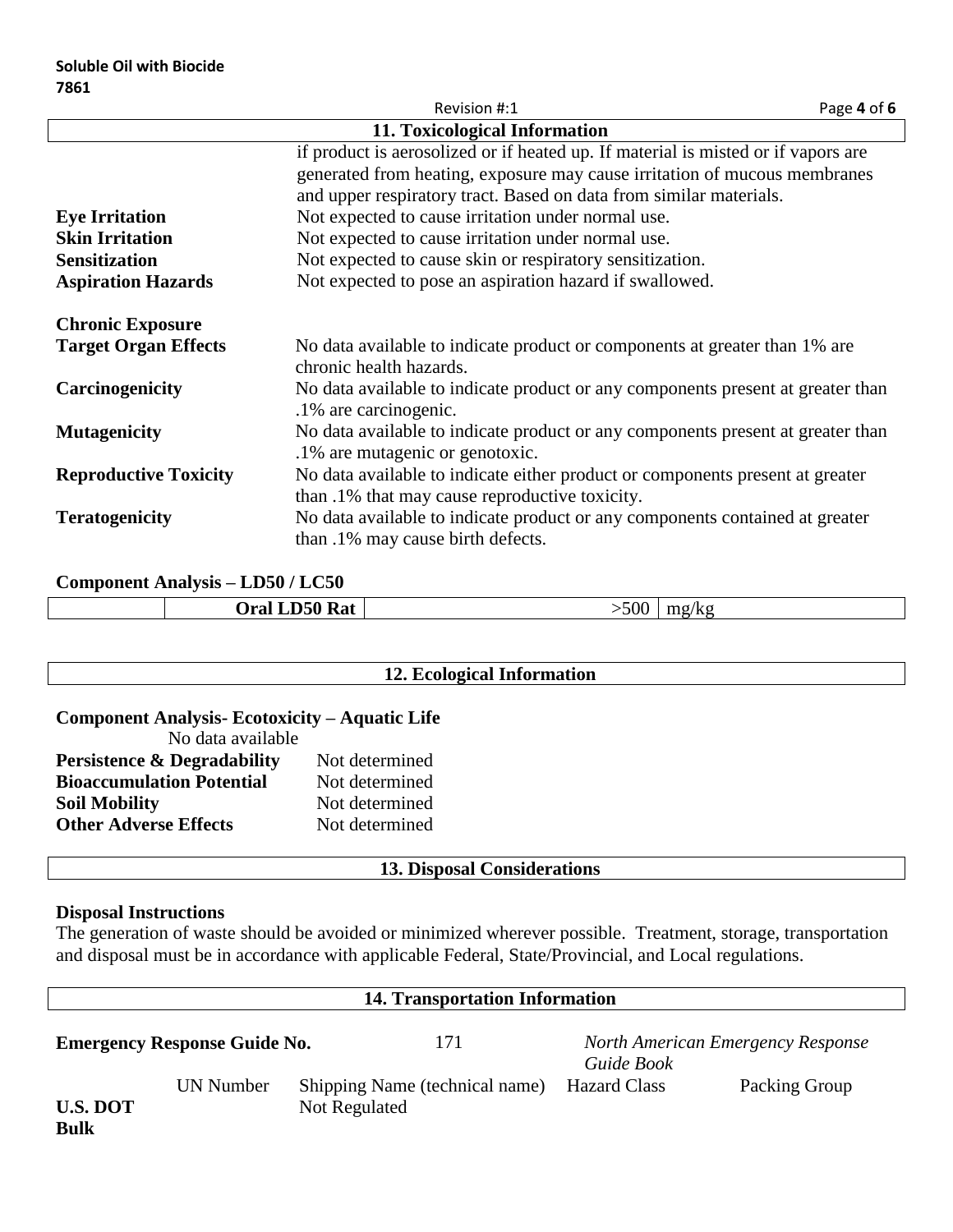|                                                   |                                                                           | Revision #:1                      | Page 5 of 6                                                                      |
|---------------------------------------------------|---------------------------------------------------------------------------|-----------------------------------|----------------------------------------------------------------------------------|
|                                                   |                                                                           | 14. Transportation Information    |                                                                                  |
| <b>U.S. DOT</b>                                   | Not Regulated                                                             |                                   |                                                                                  |
| <b>Non-Bulk</b>                                   |                                                                           |                                   |                                                                                  |
| <b>IATA</b>                                       | Not Regulated                                                             |                                   |                                                                                  |
| <b>IMDG</b>                                       | Not Regulated                                                             |                                   |                                                                                  |
|                                                   |                                                                           |                                   |                                                                                  |
|                                                   |                                                                           | <b>15. Regulatory Information</b> |                                                                                  |
|                                                   |                                                                           |                                   |                                                                                  |
| <b>SARA Extremely Hazardous</b>                   |                                                                           |                                   | This product does not contain greater than 1% of any "extremely"                 |
| Substances (Sections 302 & 304)                   |                                                                           |                                   | hazardous substances" listed pursuant to Title III of the Superfund              |
|                                                   |                                                                           |                                   | Amendments and Reauthorization Act of 1986 (SARA) Section 302 or                 |
|                                                   |                                                                           |                                   | Section 304 as identified in 40 CFR Part 355, Appendix A and B.                  |
| <b>SARA Section 313</b>                           |                                                                           |                                   | This product does not contain greater than 1.0% of the substances                |
|                                                   |                                                                           |                                   | subject to the reporting requirements of Section 313 of Title III of the         |
|                                                   |                                                                           |                                   | Superfund Amendments and Reauthorization Act of 1986 and 40 CFR                  |
|                                                   | Part 372.                                                                 |                                   |                                                                                  |
| <b>SARA Section 311 &amp; 312 Classifications</b> |                                                                           | <b>Acute Hazard</b>               | No                                                                               |
|                                                   |                                                                           | <b>Chronic Hazard</b>             | N <sub>0</sub>                                                                   |
|                                                   |                                                                           | <b>Fire Hazard</b>                | N <sub>0</sub>                                                                   |
|                                                   |                                                                           | <b>Reactivity Hazard</b>          | N <sub>0</sub>                                                                   |
|                                                   |                                                                           |                                   |                                                                                  |
| <b>CERCLA</b>                                     | This product does not contain any "hazardous substances" listed under the |                                   |                                                                                  |
|                                                   |                                                                           |                                   | Comprehensive Environmental Response, Compensation and Liability Act of          |
|                                                   | 1980 (CERCLA) in 40 CFR Part 302, Table 302.4.                            |                                   |                                                                                  |
| <b>California Prop 65</b>                         |                                                                           |                                   | This product is not routinely tested to determine chemical(s) known to the state |
|                                                   |                                                                           |                                   | of California to cause cancer and/or birth defects based on maximum impurity     |
|                                                   | levels of components.                                                     |                                   |                                                                                  |

| <b>Inventory</b> |               |
|------------------|---------------|
| <b>US TSCA</b>   | Listed*       |
| EU               | Listed        |
| Japan            | Not available |
| Australia        | Listed*       |
| New Zealand      | Not available |
| Canada           | Listed        |
| Switzerland      | Not available |
| Korea            | Listed        |
| Philippines      | Listed        |
| China            | Listed*       |
| Taiwan           | Not available |

# **Global Chemical Inventories**

\*A substance in this product may be subject to import/export notifications in these countries.

| <b>16. Other Information</b> |             |                   |
|------------------------------|-------------|-------------------|
| <b>US NFPA Ratings</b>       |             |                   |
| Health                       | <b>Fire</b> | <b>Reactivity</b> |
|                              |             |                   |